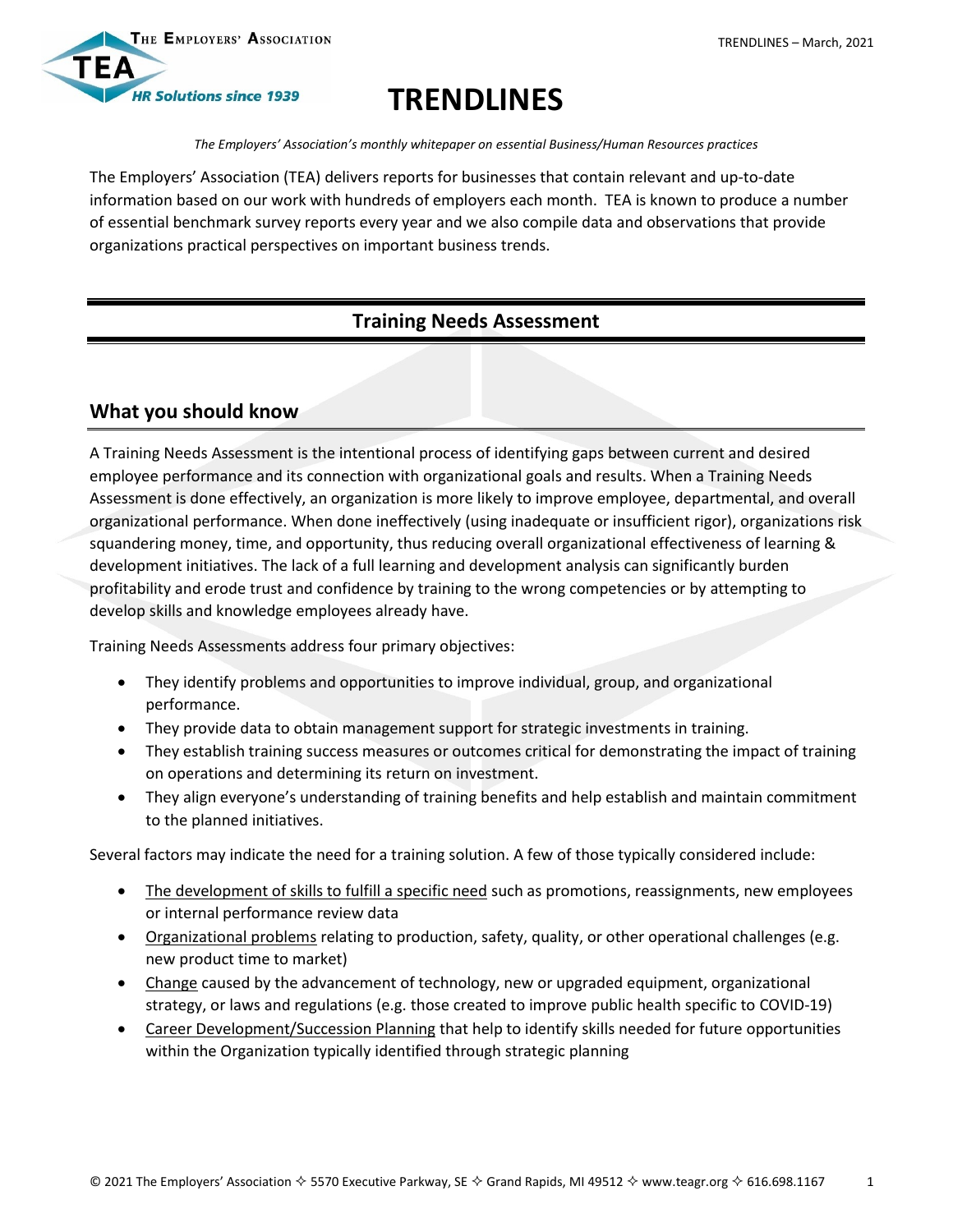### **What we know**

Training Needs Assessments provide valuable insight into opportunities for employee, group, and organizational performance improvement. They reflect the alignment (or misalignment) of behaviors and competencies intended to drive current and future performance. Relevant training and development programs resulting from effective Training Need Assessment methods can send a resounding message of credibility, value, and positive regard to employees thereby differentiating one organization from another. This can improve both talent acquisition and employee retention objectives.

The quest for essential data must drive the Training Needs Assessment process. Simply stated, collecting quality data requires time to collect the correct data and planning to ask the right questions. Careful planning helps to overcome the mistake of making decisions based simply on intuition, hearsay, or opinion. Properly identifying current and future needs "up front" precludes the need to spend valuable time correcting the process later. The right assessment questions should define the audience, current performance, expected or desired performance, and the impact the enhanced performance will achieve. Specifically, the following Training Needs Assessment planning questions should be considered:

- Who needs training?
- Which outcomes are the preliminary training solutions expected to improve?
- Which methods have been used in the past to identify a training need and how effective have they been?
- What are the resources (time, budget, labor) needed and available to conduct the Training Needs Assessment?
- What is the organization's perception of Training Needs Assessments? What do/will employees think?
- How will the Training Needs Assessment be evaluated (what is/are its success measures)?
- How (and to whom) should the results be communicated?

While TEA offers a respected blend of relevant and impactful employee and leadership development training solutions, we realize they are the most effective when each directly addresses the root cause of performance gaps or employee development needs. In a majority of our Needs Assessments, TEA works with members to define "training solvable" needs, as well as those in which training is not the best solution. "Non-training solvable" solutions are business-relevant and together with training can significantly reduce knowledge and skill gaps while helping to improve performance and business results. Non-training solutions include providing clear direction and expectations, ensuring proper resources are in place (e.g. time, equipment, job aids), providing appropriate incentives, and delivering positive and corrective feedback. Needs Assessment processes that only recommend training fail to consider these other solutions and, as a result, do not adequately inform the planning process and can inhibit desired improvements in performance.

TEA's strategic training consultations start with the business need(s) and work backward to identify the knowledge, skills, and abilities that will best address and resolve the need. This may result in a single workshop with detailed application guidance or a series (curriculum) of highly relevant learning solutions and activities targeted to improve performance and expand skill repertoires.

Comprehensive Training Needs Assessment data can be gathered through a variety of means inclusive of:

- Surveys and Questionnaires (targeted to specific groups or entire employee-base)
- Interviews (formal, informal, individual, or group)
- Document Reviews (planning, operations, performance reviews, audits, and employee records)
- Direct Observation of Performance (Individual and Group)
- Tests, Competency Assessments, and Profiles (various, depending on job and role)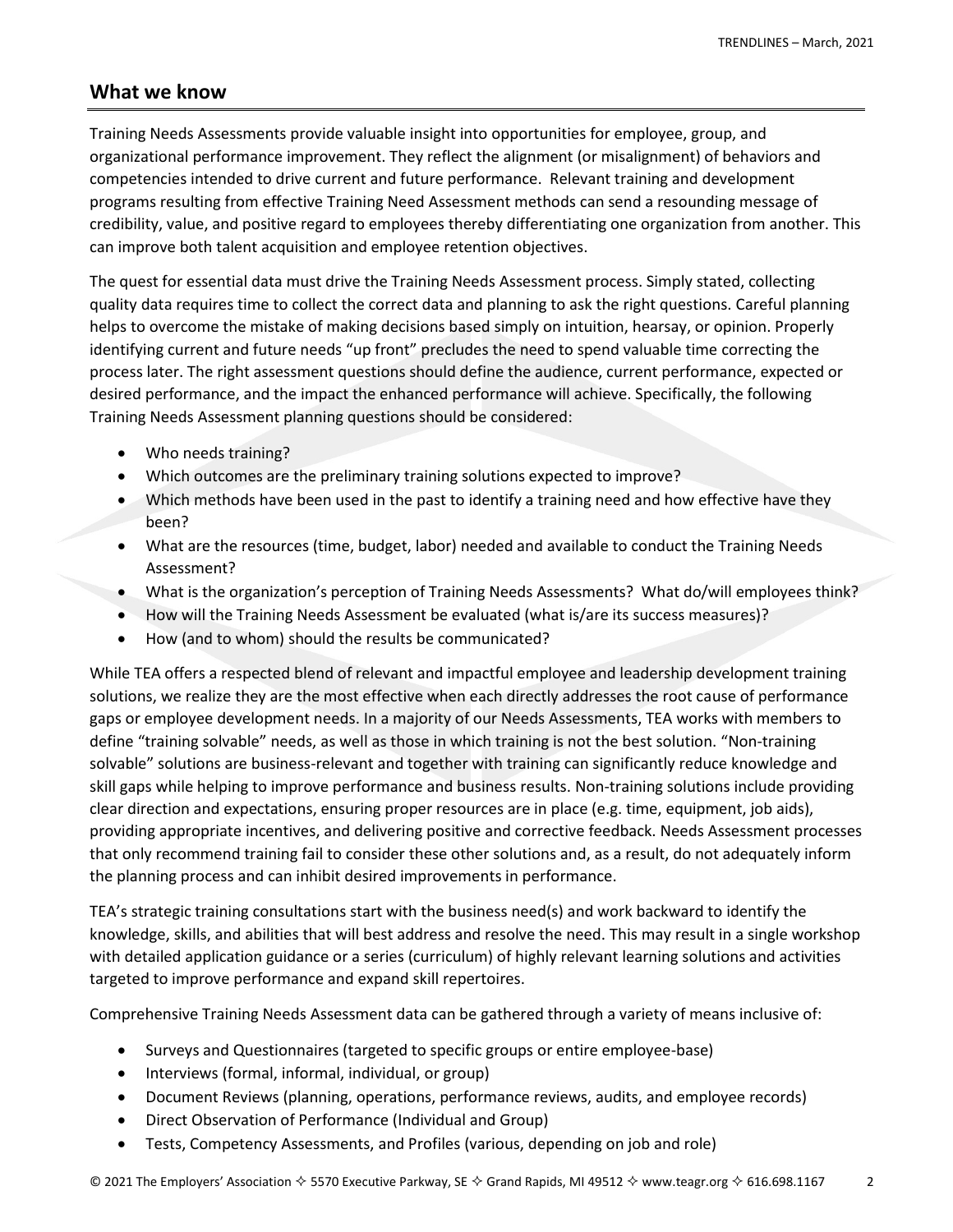- Assessment Centers (used primarily for management development and career planning)
- Focus Groups (often focused on specific problems or assumed needs)
- Advisory Committees (secure information from people with reliable insight regrading potential training needs)

#### **What it means**

Training is an investment and some organizations allocate significant funding for training annually. Whether based on anecdotal or empirical evidence, all organizational decisions require insight to be effective and to deliver acceptable returns-on-investment. The problem with some training decisions stems directly from the quality of the data from which the decisions are based. Training investments, like other organizational investments, are affected by this same reality. A study by McKinsey and Company (2010) reported that up to 70% of employee training had little or no effect on subsequent performance. In many cases, this is not due to the quality of the trainings, but is a result of irrelevant training content or solution (AssessHub 2018). Additionally the true costs of training sometimes transcends the price of specific workshops and is often difficult to pinpoint when the whole picture is viewed. Three realities support this true cost misunderstanding:

- 1. Training is largely an "off-line" activity which means employees are not doing their normal work when they are being trained.
- 2. Trainees are often required to participate in "one-size fits all" training solutions which exposes them to concepts or skills they may sufficiently have or that may not be particularly relevant to their job or role, and
- 3. Organizations hesitate to commit post-training support to encourage the application of newly acquired knowledge and skills back on the job. As a result, the investment in training does not fully pay off.

Effective Training Needs Analyses are driven by clear objectives, empirical data, and a willingness by the researcher to remain open to new insights. Preconceived opinions of training solutions not anchored in a valid process of data collection should be intentionally avoided.

## **What you can do**

Effective Training Needs Assessments starts with being clear about the problem or opportunity to be addressed and the audience under consideration. They must show a connection with organizational goals, mission and initiatives, along with the competencies that are expected to produce desired behavior and performance.

These strategic steps will guide the Needs Assessment process:

- 1. Get commitments from individuals or the team that will be implementing the Training Needs Assessment.
- 2. Clarify and confirm the organization, division, business unit goals and understand current levels of performance/results.
- 3. Identify the knowledge, skills, and abilities needed to meet the goals (including position, role, and other relevant competencies). If these are not defined in performance plans, job descriptions, or existing competency models, then they should be defined for the target audience.
- 4. Create the research (needs assessment) questions that best assess the gaps for the target audience (at either the organization, business unit or individual performer levels).